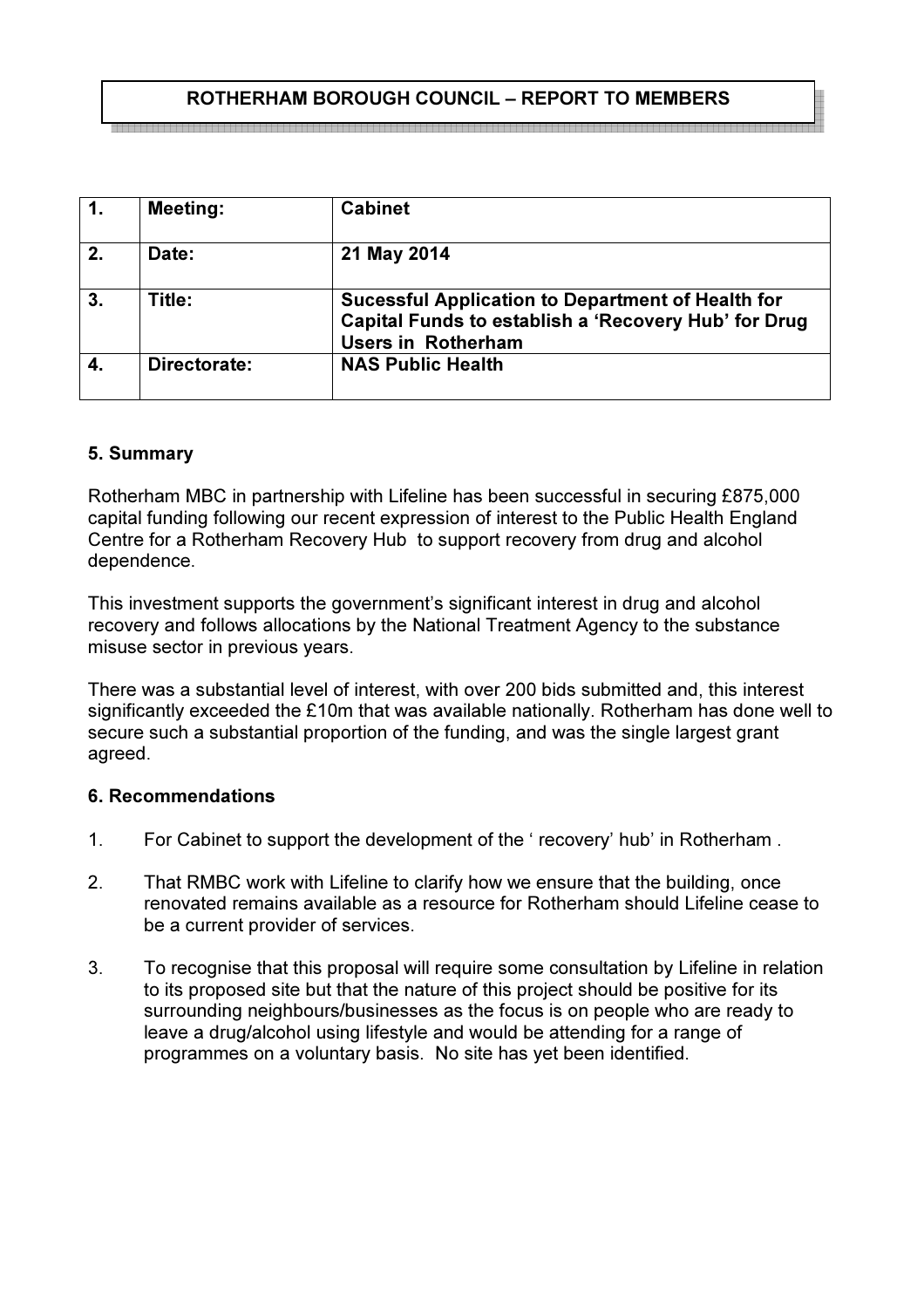# 7. Proposals and Details

Currently Lifeline are contracted to RMBC to provide a range of alcohol and recovery interventions. They are currently based on Sheffield Road and organise a large range of service user related activities including a peer mentoring scheme where drug users support others into recovery. Treatment services are commissioned from Rotherham, Doncaster and South Humber NHS Foundation Trust (RDaSH) who are based at the Clearways building on Effingham Street.

With the change of focus from the coalition government being to increase the numbers of drug users who successfully leave the treatment system, the growth in recovery related activities shich as group work, numbers of AA and Narcotics Anonymous (NA) groups and sessions related to employment and housing have increased. Key feedback from service users is the need to run some of these activities away from the treatment base at Clearways in order to offer some respite from coming into contact constantly with other active drug users. Many of the recovery activities have been relocated into the Lifeline building and others are run on a sessional basis in venues across the borough. It is clear that the current services offered from the Lifeline building are limited by the space available. Lifeline have developed a proposal alongside Public Health for capital funding to purchase and open a new building to act as a hub for these types of activities.

The turnaround time from the Department of Health was 12 days and the announcement of funding will be made during March. The detailed plans will be fully worked up pending Cabinet approval.

### 8. Finance

The award is for £875,000 to be managed over a minimum of a two year period. The proposed additional funding however would fund only a building, it is proposed that the existing operation from Lifeline would be transferred into the new building and the portion of the service contracted from RDaSH, which is focussed around recovery would also be relocated into the new building. This would create the staffing for the new service combined from two existing contracts and transferring the administrative and reception cover functions from existing services. This would also release running costs from two other buildings, the one occupied by Lifeline on Sheffield Road and a proportion of the Amberley Court building currently occupied by RDaSH.

## 9. Risks and Uncertainties

- Identification and purchase of a suitable building which is acceptable as far as possible to the subsequent planning application is the first key challenge for this service. Unfortunately, often without considering the exact nature of the programme to be offered, the idea of any kind of drug service being based in a new place creates anxiety and meets a degree of prejudice. Previously this type of issue has been managed for the partnership by the NHS who have been responsible for commissioning these services until they transferred as part of Public Health on 1 April 2013. This would therefore be the first time RMBC have had to internally manage this type of process for substance misuse.
- Any type of service of this nature, can create new types of dependencies within the client group. One of the key themes of the Health and Wellbeing Strategy is dependence to independence, and it is crucial that any proposals have well structured exit plans in terms of the length of time that clients could expect to use this type of